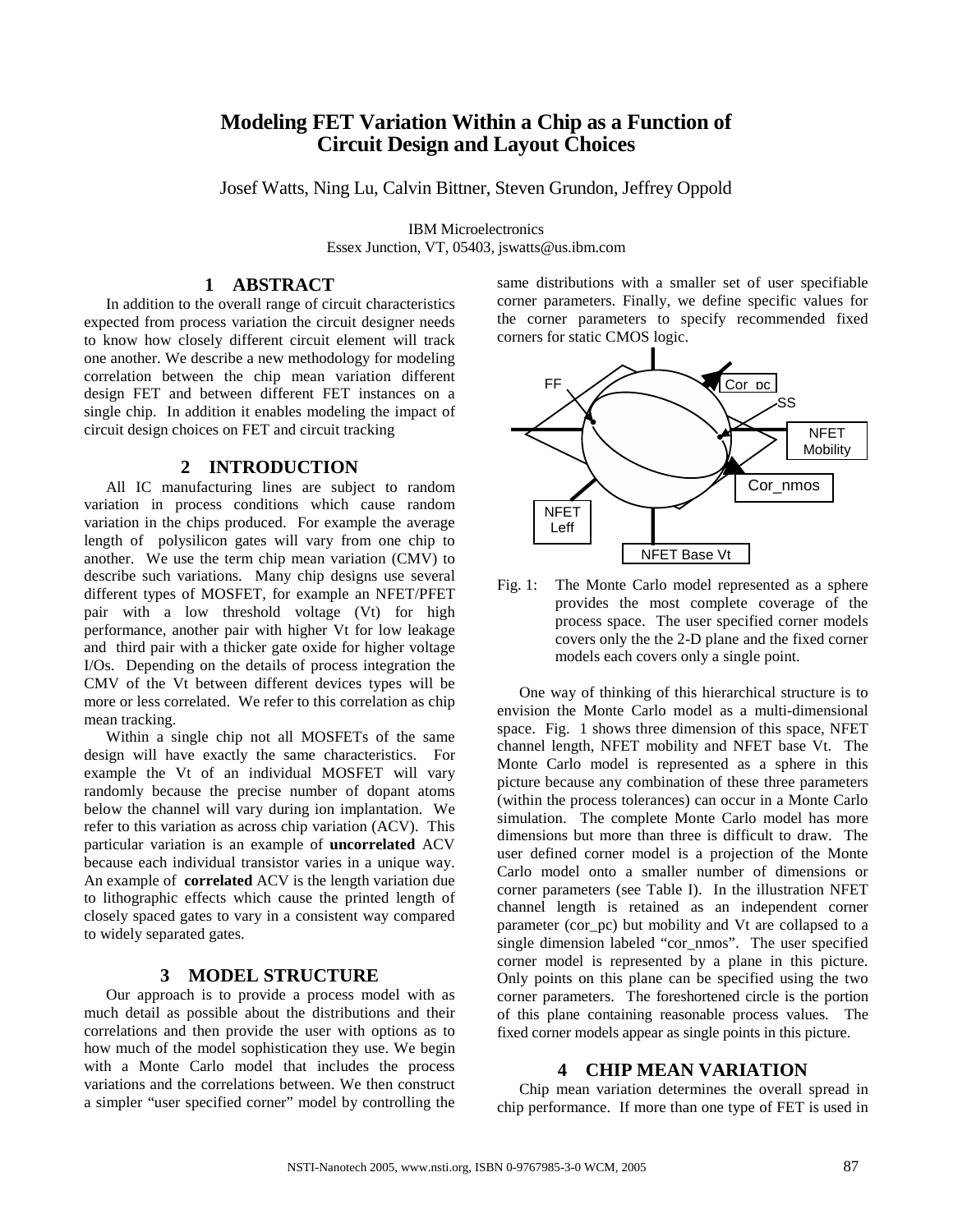a chip the correlation of CMV between FET types is also important. Actually all CMOS circuits have NMOS and PMOS FETs and designers need to understand how their characteristics correlate. This is why wafer fabricators typically supply five so called corner models: FF where both NFETs and PFETs are fast, SS where both are slow, FS and SF where one is fast and the other slow, and TT for typical. The FF and SS models specify the size of the overall process variation and are used to determine the extremes of circuit performance. The FS and SF models specify how large the mistracking between NFETs and PFETs can become and are used to ensure that circuits will function correctly under the extremes of N-to-P mismatchs.

When several different pairs of FET types are used in a single chip design additional circuit characterization needs arise. For example a logic designer will need to ensure that a data path composed of low leakage, high Vt transistors always evaluates before the clock signal, propagating through high speed, low Vt transistors latches the data. This must be true for both the fastest and slowest chip expected from the manufacturing line. Similarly a mixed signal designer needs to ensure correct interaction between logic blocks built with low voltage, thin oxide FETs and analog blocks built with high voltage, thick oxide FETs.

#### **4.1 Physical Basis**

The partial correlation between device types comes from the fact that any pair of device types share some common fabrications steps and each has its own process for other steps. For example one pair may share a common gate dielectric process while third device will have a separate gate dielectric. A pair of NFETs with different Vt may share an implant that sets the Vt for one and while the Vt of the other is set by that implant plus another which the first device does not receive.

One approach would be to create model distributions for physical process steps and apply them to the appropriate devices[1]. We use this approach for gate oxide thickness providing one distribution for each gate dielectric process. However the manufacturing process is too complicated to apply this approach to all of the process steps.

## **4.2 Empirical Method**

To capture partial correlations we use the following empirical approach method.

- 1) Set the gate oxide thickness tolerance based on line control specifications
- 2) On a device by device basis set tolerance for base Vt, Leff, mobility and series resistance to match electrical line control specifications.
- 3) For each device pair establish tolerance for  $\triangle V$ tsat and  $\Delta$ Idsat. (see Appendix)
- 4) For each device pair determine the sensitivity of  $\Delta V$ tsat and  $\Delta I$ dsat to  $\Delta (Vth0)$  and  $\Delta L$ eff. From these solve for tolerance on  $\Delta(Vth0)$  and  $\Delta$ Leff to give the correct  $\Delta V$ tsat and  $\Delta I$ dsat.
- 5) For base Vt and Leff convert the device tolerances and delta tolerances into a covariance matrix.
- 6) Use Principal Component Analysis (PCA) to find a set of independent distributions and weights to reproduce the required device tracking.

This processes establishs the Monte Carlo model for FET DC (and some AC) characteristics. For user specified corners the corner parameters specified in Table I can be used to set each FET type to the desired point in the process space.

| <b>Table I</b>   |                                               |
|------------------|-----------------------------------------------|
| Corner           | <b>Distributions controlled</b>               |
| <b>Parameter</b> |                                               |
| Cor tox          | Thin gate oxide thickness                     |
| $Cor_dg$ tox     | Thick gate oxide thickness                    |
| $Cor_p c$        | FET Leff, W for poly resistors, etc.          |
| $Cor_{rx}$       | FET Weff, W for diffused resistors, etc.      |
| Cor nmos         | Mobility, base Vt, series resistance, overlap |
|                  | and junction capacitance, Leff for all N-     |
|                  | type MOSFETs                                  |
| Cor_nmos         | Mobility, base Vt, series resistance, overlap |
|                  | and junction capacitance, Leff for all P-type |
|                  | <b>MOSFETs</b>                                |
| Cor xxxfet       | Mobility, base Vt, series resistance, overlap |
|                  | and junction capacitance, Leff for the        |
|                  | particular MOSFET with model name             |
|                  | xxxfet. There is one cor_xxxfet parameter     |
|                  | for every FET design in the technology.       |

A traditional fast N-slow P corner for all NFET-PFET pairs can be achieved by setting cor\_nmos to a positive number and cor\_pmos to a negative number. As another example the case of an overall slow process with the low Vt FET pair faster than the regular Vt pair could be achieved by setting cor\_nfet and cor\_pfet to a negative number and cor\_lvtnfet and cor\_lvtpfet to a negative number of a smaller magnitude. In this system some model parameters are controlled by more than one corner parameters. In these cases a fraction of the total Monte Carlo variation is allocated to each corner parameter and the effects are additive.

Having the ability to model the tracking between different types of FET allows the designer to balance the gain of trading off speed against power in non-critical timing paths with the impact on path to path tracking. The Monte Carlo model allows the user predict the impact of mistracking for typical circuits. They can then define corner parameters which give the same degree of mistracking on the typical circuits and use them to characterize every book in a library.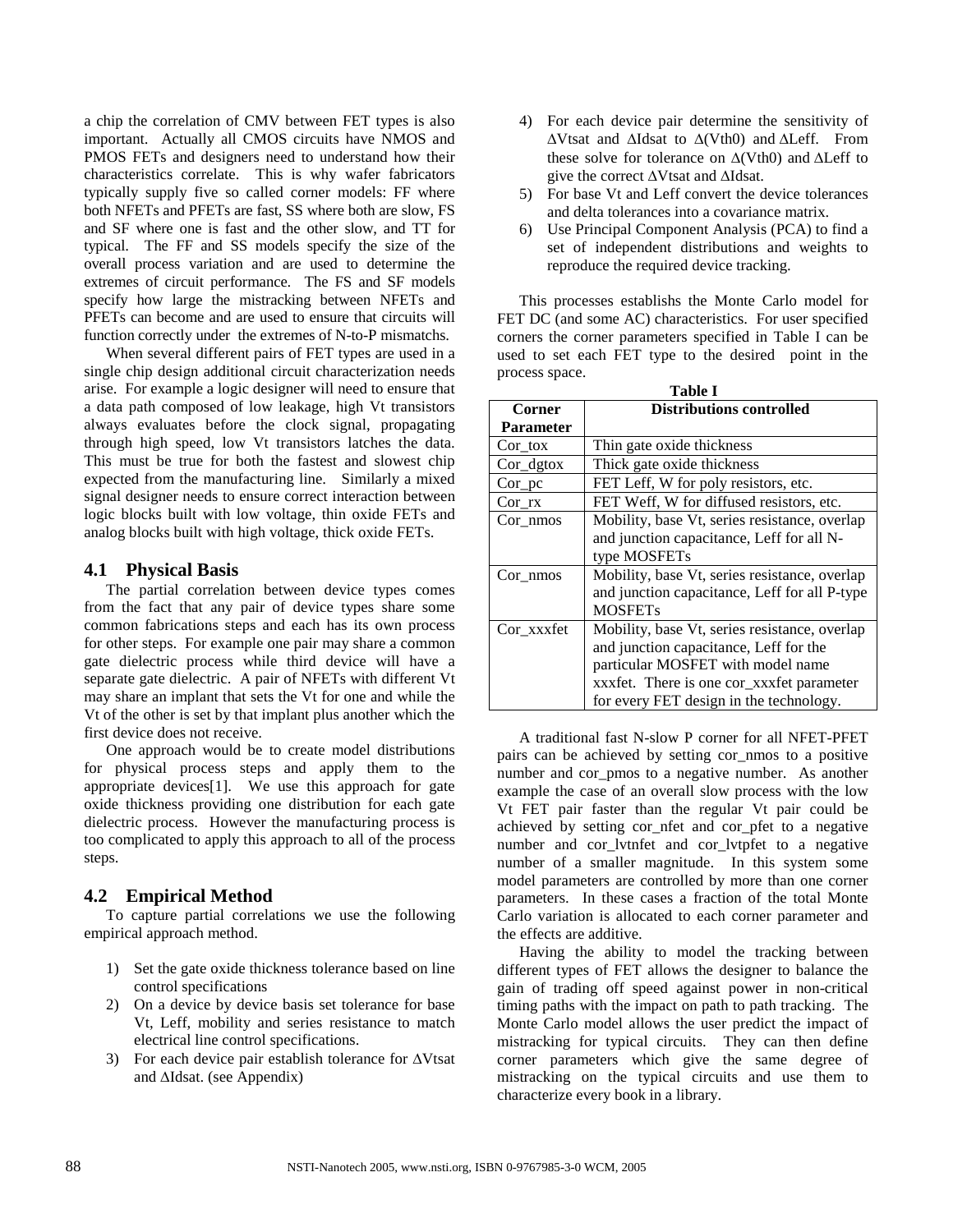#### **5 ACROSS CHIP VARIATION**

To some degree anything you can measure will vary between two supposedly identical FETs on a single chip. We model three sources of across chip variation. Variation of FET electrical parameters due to random density and placement of dopants under the FET channel which we will call Vt matching because its effect is largest on threshold. Variation of the length of the FET channel due to variation in poly gate etched dimensions which we call across chip length variation (ACLV). Variation of width of the FET channel which we call across chip width variation (ACWV).

#### **5.1 Layout sensitivity**

We have only characterized the layout sensitivity for ACLV. Vt matching results primarily from the fact that there is a finite number of dopant atoms randomly placed under the FET channel leading to statistical flucuations.[2] There is also a variation due to systematic variation in ion beam density. To reduce the systematic effects it is often recommended that matched transistors be layout using common centroid designs. We do not model the difference between common centroid and other layouts because our data shows the difference is small. ACWV probably has layout difference similar to ACLV but Weff variation is not generally as critical to circuit operation. The approach applied below to ACLV could also be applied to ACWV but we have not implemented that in our models.

For ACLV we model variation due to three layout variables. Distance between the devices in question, orientation of the gates (vertical or horizontal) and spacing to the next poly line (poly pitch). In addition we recognize ACLV due to line edge roughness and other uncategorized effects. Line edge roughness is included in the Vt matching because our measurement techniques is unable to remove it from that measurement. There are random distributions in Monte Carlo the other four ACLV effects.

It is valuable to model these effects separately because the first three are under the designers control. A design team could decide that all circuits will be laid out with the same orientation and pc pitch in order to reduce the ACLV. However there may be an area penalty to follow such strict layout rules. To model various choices by the design team the model provides global and instance switches for ACLV effects.

Consider orientation. Each FET can be oriented horizontally or vertically including the FET in the scribe line which is used to control channel length. If all FETs have the same orientation as the scribe line FET this effect will not contribute to total circuit variation because the scribe line device is controlled to the chip mean specification and all the others match it in this respect. To model this case the global switch for orientation ACLV is turned off. Neither the overall circuit variation or any mistracking between devices is modeled in this case.

Another case would be if all FET in a particular circuit have the same orientation but it is not known when the circuit is designed and characterized what its orientation will be when placed on the chip. For this case the parameter for orientation would be set to orientation 1 (the default) and the global switch would be enabled. The impact of this variation on overall delay would be included in the simulation but there would be no mistracking impact.

If the orientations are not all the same but are known the instance parameters can be set to indicate the orientation of each FET. During Monte Carlo simulation each orientation gets an independent ACLV contribution. The impact of ACLV on overall circuit performance is correctly modeled and only those FET which have different orientation show mistracking due to orientation. For this case the global switch can be set such orientation 1 matches the scribe line FET and these FETs see no orientation contribution to ACLV. Or the switch can be set for the scribe line FET orientation to be unknown so that each group sees a random variation.

For pre-physical design simulation when the orientation is completely unknown the instance parameter can be set to unknown and each FET is randomly assigned an orientation. In this way the advantage of controlling orientation can be accessed.

The distance and poly pitch ACLV distributions are treated in the same way. This is a simplification since each can take on many possible values. For many modeling needs it enough to break them into two groups.

## **5.2 Correlated and Uncorrelated ACV**

ACV can be correlated or uncorrelated. Vt matching is always uncorrelated. Regardless of anything the circuit designer does each FET instance will receive a unique arrangement of dopant atoms with no predictable relationship to any other instance.

On the other hand all FETs of vertical orientation will be longer (or shorter) than all FETs of horizontal orientation by the same amount. We make a distinction between correlated and systematic in this context. On a given lot there may be a systematic poly pitch effect with all closely spaced poly lines printing smaller than isolated lines. This could be modeled by adjusting the nominal Leff depending on the poly pitch. However we do not assume that this systematic variation will be consistent from lot to lot. Instead we consider that this merely a correlated random variation, meaning that we expect on the next lot to find that closely space lines will resemble one another and differ form isolated lines. But we do not expect the magnitude or direction of the difference to be consistent from lot to lot.

Whether a particular effect should be treated as correlated or uncorrelated may depend on the situation. For example in modeling a single compact circuit distance should be treated as a correlated effect with all FETs in the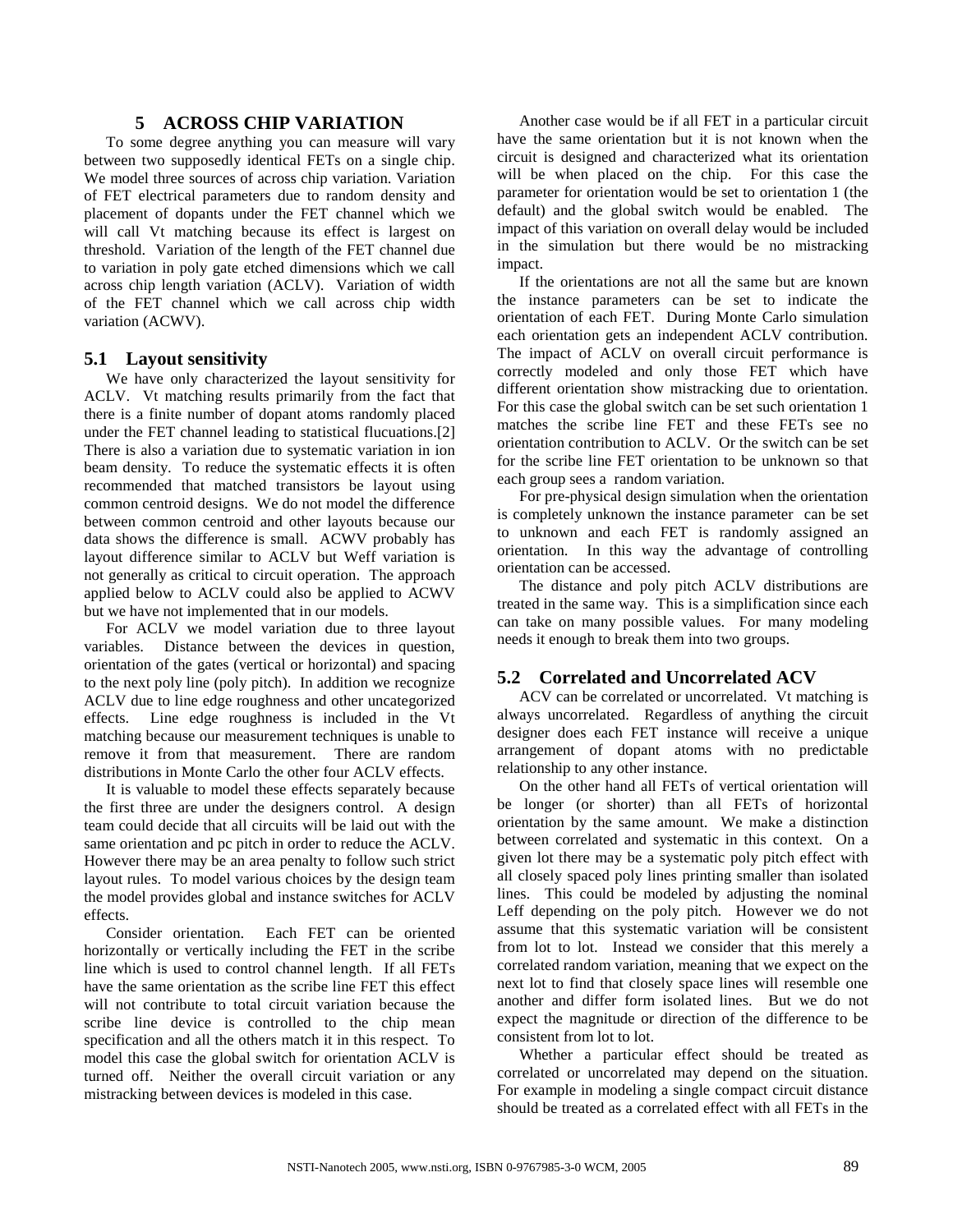circuit receiving the same random effect from distance ACLV. However for a clock tree distributed over a wide area distance should be considered an uncorrelated effect with each instance of the clock buffer receiving a unique ACLV effect for distance.

 Fig. 3 shows tracking between four identically designed ring oscillators placed at different locations on the chip. The vertical axis is delay for each ring and the horizontal axis is the chip mean delay. All of the rings have the same orientation and poly pitch so these sources of variation are turned off to calculate the tracking bounds. Since each ring is at a different location on the chip there are correlated ACLV distance effects which cause some rings to be consistently slower than others. This can be seen in the offset between the regression lines of the different rings. The scatter about the lines for each ring is a combination of uncorrelated effects and effects that are correlated within one chip but not across the entire lot.



Chip Mean Delay

Figure 2. Individual ring delay vs. chip mean delay showing both correlated and uncorrelated ACV.

The difference between correlated and uncorrelated ACV effects can be dramatic. When timing a chain of logic gates correlated ACV effects will add much more tolerance to the delay than uncorrelated effects of the magnitude. Consider a 51 stage inverter ring oscillator with and an ACV effect that introduces a  $\pm 15$  ps variation in the delay of each gate. If this effect is correlated for all the gates tolerance due to this effect for the whole chain will be  $\pm 765$  ps (15x51 stages). And the percent variation of the chain will be the same as the per stage percent

variation. If the effect is uncorrelated some stages will be fast and others slow. The total delay variation will be  $\pm 107$ 

ps. (15x  $\sqrt{51}$ ) The fractional variation of the whole ring will be only one seventh the fractional variation expected from correlated variation.

On the other hand many analog circuits depend on close matching between particular devices in the circuit. Correlated ACLV effects will have no effect on matching because both FETs receive the same variation. An uncorrelated effect will have different effects on the two FETs and so will introduce variation in the circuit function.

By default the ACLV effects for orientation, distance and poly pitch are treated as correlated while the remainder of the total ACLV distribution is treated as random. However the model also allows the designer to override the magnitude of the correlated and uncorrelated distributions, effectively making any ACLV component correlated or uncorrelated.

#### **5.3 ACV in User Specified Corners**

There are two corner parameters for ACV. Cor acv correlated controls all correlated components of ACLV while cor acv uncorrelated controls Vt matching, ACWV and the uncorrelated portion of ACLV. Because Vt matching is larger for small geometry FETs and ACWV has a larger fractional effect on narrow devices this can be an effective tool for balance the variation of wide and narrow devices at particular corners in addition to allowing the two classes of effects to be characterized separately. The function of the global and instance control switches is preserved during user specified corners so effects that are eliminated by layout rules can be turned off.

In a user specified corner all FET normally move together when the cor\_acv\_... parameters are moved. In a circuit where the major ACV effect is caused by mistracking of certain pairs of FETs it will probably be impossible to find reasonable values for cor\_acv\_correlated and cor\_acv\_uncorrelated which produce enough circuit variation. We address this problem with an additional instance parameter. By defaults all devices move in the same direction with the corr acv parameters. However this instance parameter can be set such that a particular device moves in the opposite direction compared to FETs with the default setting. This requires intelligence in setting this instance parameter but allows a fixed corner to reproduce the effect of transistor mistracking in analog circuits. This enables more rapid design experimentation and optimization.

### **6 APPLLICATIONS**

#### **6.1 User Specified Corners**

There are many reported methods for selecting process corners either from line monitoring data or from Monte Carlo models[4,5]. In this section, we intend only to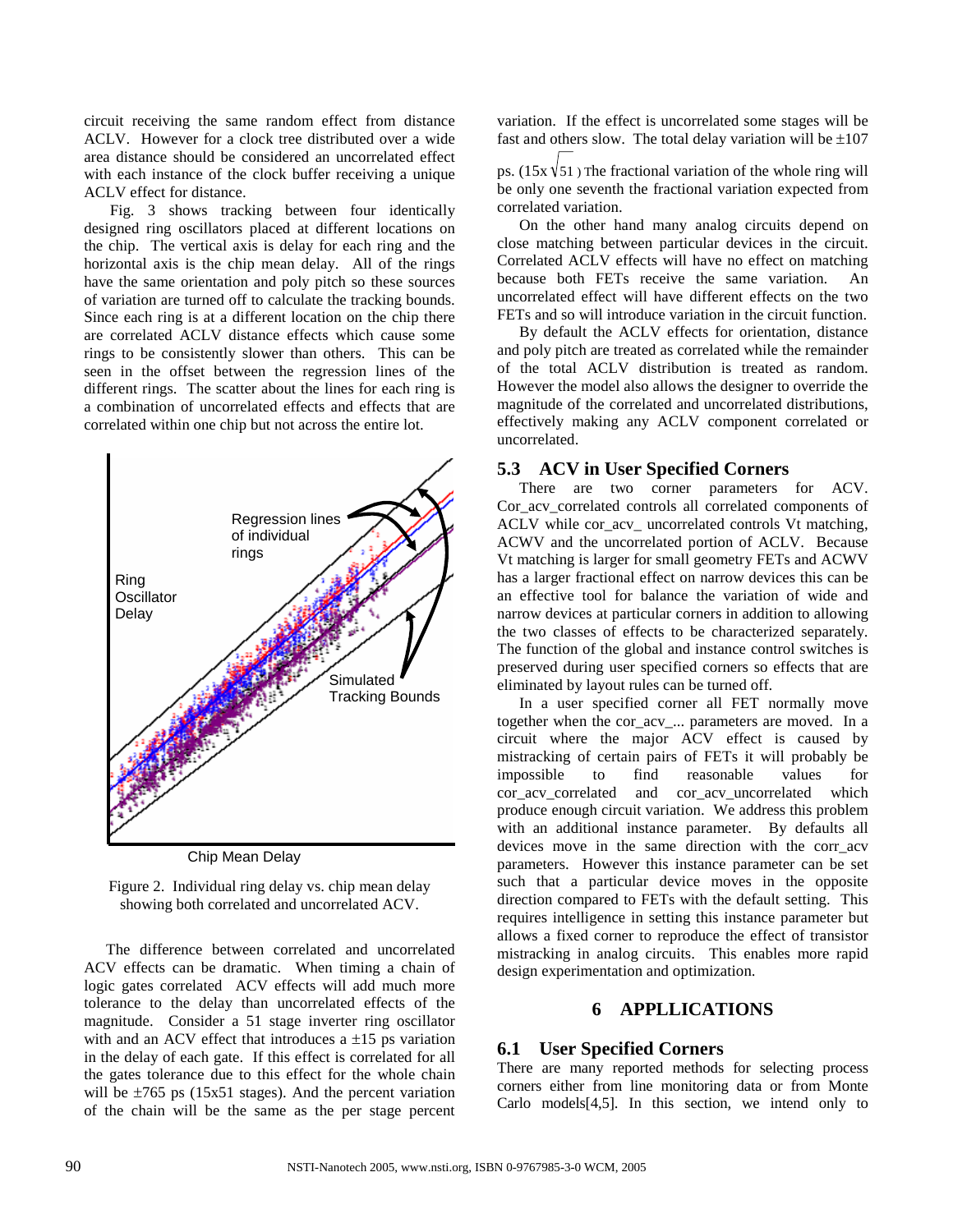illustrate how our process model can be used to define corners which are tailored to the users design style and design flow.

As a simple example, consider setting the fast and slow process corners for timing logic delays. This can be done by first timing a few representative circuits using Monte Carlo analysis. Then the same circuits are simulated in a series of runs with the corner parameters cor pc, cor\_rx, cor\_tox, cor\_acv, cor\_nmos and cor\_pmos all set to the same value and then varying that value from run to run. The fast and slow corners are specified by setting the corner parameters to the values which reproduced the fast and slow delays from Monte Carlo. These timing corners could then be used to generate fast and slow static timing rules for the entire library.

An analog designer working in the same technology could use a similar procedure to determine a set of corners which produced extreme cases for circuit characteristics important for his or her designs. The existence of multiple corner parameters rather than one fast-slow parameter allows for creation of multiple process corners which stress the circuit in different ways.

### **6.2 Foundry specified corners**

For simple logic design, some designers prefer to use corners specified by the foundry. Since these corners must cover a variety of typical design styles, they may be more conservative than corners defined by the user for a particular library. To meet this need, we supply seven corners. Fig. 3 shows these corners and their meanings. Each of these corners is specified as a vector of values for the various corner parameters. From the model point of view these corners are exactly like user specified corners, they are defined by a set of values for the corner parameters. The only difference is that they are already defined for the user and are available on a pull-down menu within the design kit environment.

#### **6.3 Statistical and Parameterized Timing**

For statistical timing analysis of logic circuits, the timing rules need to specify not just fast or slow delay times but also sensitivities to different sources of process variation[6] This requires multiple process corners and multiple simulations of each circuit to establish their delays and their sensitivities. The process model we have described with its sophisticated Monte Carlo model and its rich set of corner parameters provides the tools needed to find and set these corners for library characterization.

#### **6.4 Selecting User Defined Corners**

There are many reported methods for selecting process corners either from line monitoring data or from Monte Carlo models[4.,5]. In this section, we intend only to illustrate how our process model can be used to define

corners which are tailored to the users design style and design flow.



Fig. 3 Seven corners. TT-typical. FF-fast corner for logic timing. SS-slow corner for logic timing. FS-fast N slow P mismatch. SF-slow N fast P mismatch. FF\_functiona and SS\_functionall-All FET thresholds and on currents at 3-sigma fast or slow limits for all geometries.

As a simple example, consider setting the fast and slow process corners for timing logic delays. This can be done by first timing a few representative circuits using Monte Carlo analysis. Then the same circuits are simulated in a series of runs with the corner parameters cor pc, cor rx, cor tox, cor acv, cor nmos and cor\_pmos all set to the same value and then varying that value from run to run. The fast and slow corners are specified by setting the corner parameters to the values which reproduced the fast and slow delays from Monte Carlo. These timing corners could then be used to generate fast and slow static timing rules for the entire library.

An analog designer working in the same technology could use a similar procedure to determine a set of corners which produced extreme cases for circuit characteristics important for his or her designs. The existence of multiple corner parameters rather than one fast-slow parameter allows for creation of multiple process corners which stress the circuit in different ways.

## **7 CONCLUSION**

We have described a unified spice process model which supports sophisticated Monte Carlo modeling as well as user defined and foundry defined process corners. The model includes correlations between different devices designs and different device instances within a single device. It describes both chip to chip and within chip variation. Multiple corner parameters allow the user to easily create simulation corners to simulate process extremes including extremes for device mistracking.